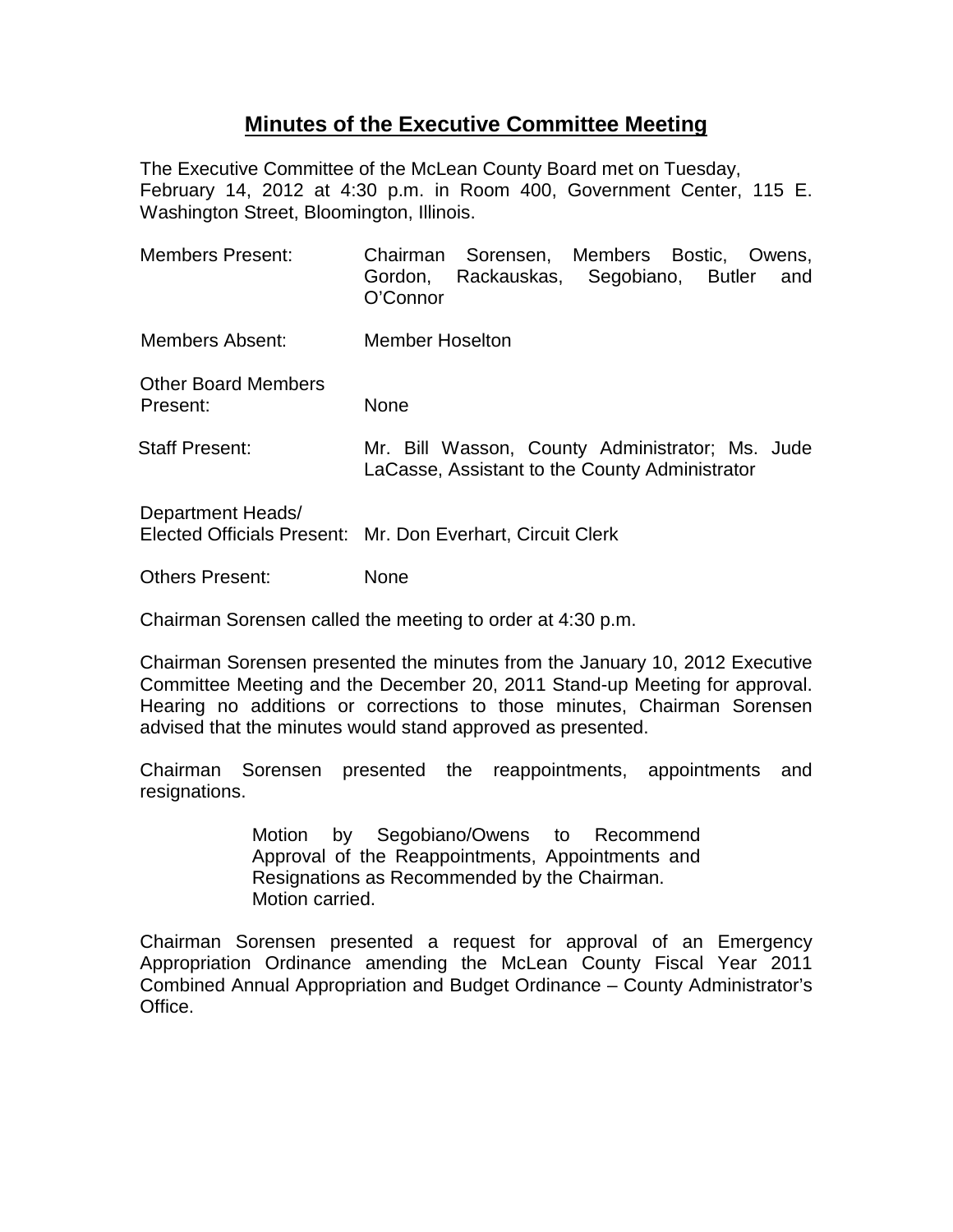Minutes of the Executive Committee February 14, 2012 Page Two

> Motion by Rackauskas/Segobiano to Recommend Approval of an Emergency Appropriation Ordinance Amending the McLean County Fiscal Year 2011 Combined Annual Appropriation and Budget Ordinance – County Administrator's Office. Motion carried.

Chairman Sorensen presented a request for approval of a Contract between the County of McLean and Anderson Legislative Consulting for Professional Services – County Administrator's Office.

> Motion by Gordon/Owens to Recommend Approval of a Contract between County of McLean and Anderson Legislative Consulting for Professional Services – County Administrator's Office.

Mr. Segobiano asked what types of projects does the County propose to Anderson Legislative Consultants ("Anderson") and what kind of feedback does the County receive from Anderson. Mr. Wasson replied that over the last couple of years, the information provided by Anderson has improved significantly. He noted that there are specific components relative to State Legislature that Anderson closely follows, particularly where it affects local revenues ensuring that the state is not reducing the revenue streams that are currently being provided to local governments. As an example, Mr. Wasson referred to the discussion and legislative review related to the Regional Office of Education. He pointed out that this issue had an impact upon local governments and reduced the PPRT (Personal Property Replacement Tax) revenue to the County and other local governments.

Mr. Wasson advised that many of the legislative issues that might affect the County come quickly. Mr. Wasson noted that Anderson contacts the Administrator's Office for its input and response on items that affect the County. He stated that reports were received from Anderson a week ago on the current Legislative Session and the number of bills that would impact County government. As an example, Mr. Wasson pointed out that a bill has been reintroduced in the House that would impact Sheriff's foreclosures that would reduce the amount of revenue generated through the Sheriff's Department by over 50%. This is a bill that McLean County continues to be opposed to. Mr. Wasson stated that the County works with both Metro-Counties and Anderson to address these types of issues.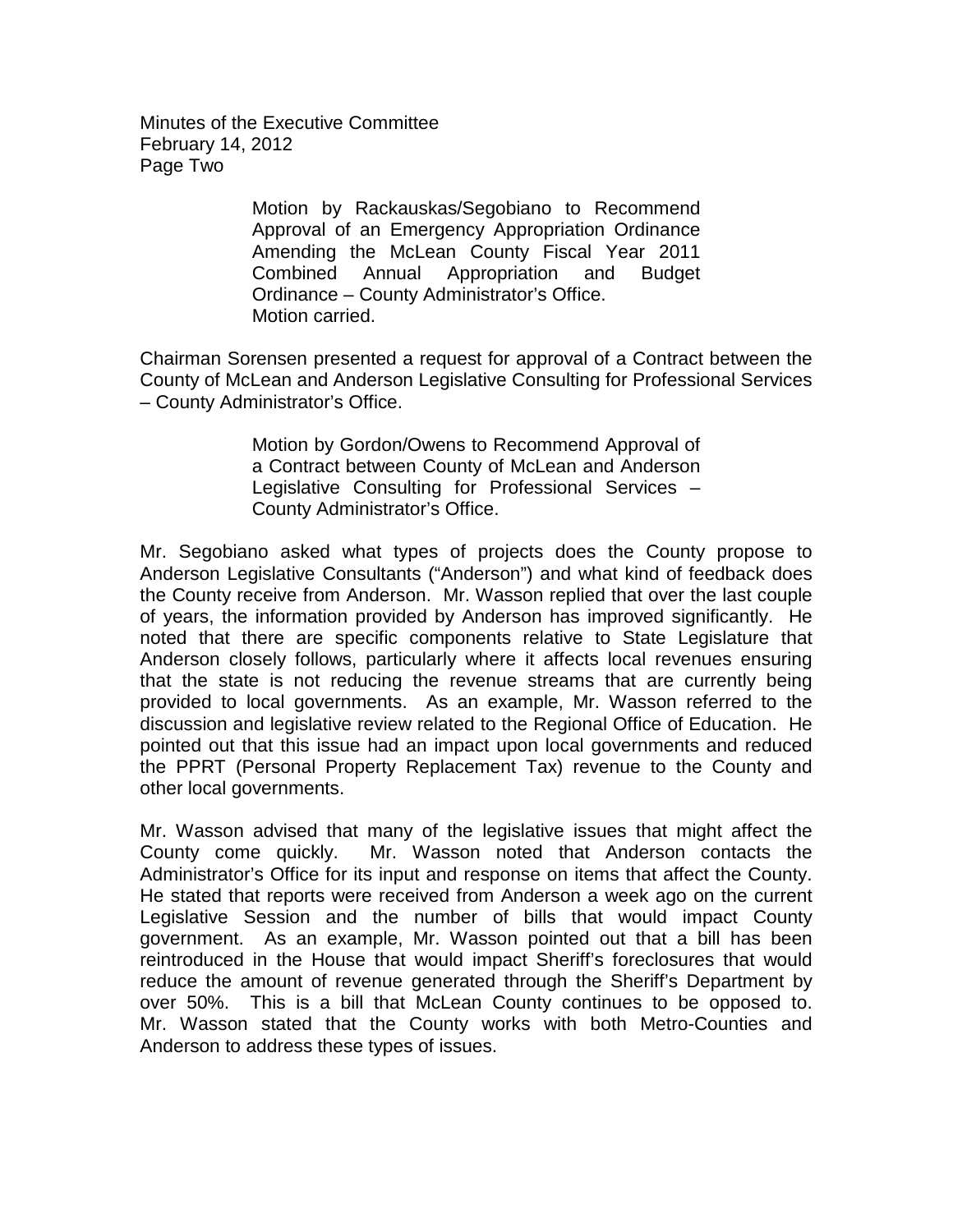Minutes of the Executive Committee February 14, 2012 Page Three

Mr. Wasson recommended that, on a yearly basis, the Executive Committee review general legislative issues that might affect the County. In addition, he recommended that the County work with other local governments to consolidate legislative agendas that would affect the County, Town, City and rural communities.

Mr. Segobiano recommended that the County Administrator's Office provide the Board with periodic reports on the efforts of Anderson. He stated that he believes the County Board should be made aware of pending legislative issues so that Board members can talk with their local legislators regarding issues facing the County. Mr. Wasson agreed that it is important for the County Board members to discuss certain issues with the local legislators.

Ms. Rackauskas asked if there is a way to determine if Anderson is providing the appropriate service for which the County pays them. Mr. Segobiano concurred with this question and further asked if they have the best interest of McLean County since they also represents other government entities. Chairman Sorensen responded that most of these issues affect all county governments the same, so what is in the best interest of McLean County is likely the same for other counties.

Mr. Segobiano stated that he believes that Chairman Sorensen should go to Springfield as a representative of the County to discuss County issues. Chairman Sorensen responded that he and Mr. Wasson go to Springfield a couple times a year for that purpose. Mr. Wasson added that the County's lobbyists talk with not only County area representatives but with other representatives from outside our district.

Chairman Sorensen asked if there are any additional questions or comments. Hearing none, he called for a vote on the motion.

Motion carried.

Mr. Ben Owens, Chairman, Finance Committee**,** presented a request for approval of Critical Personnel Hiring requests – County Administrator's Office.

> Motion by Owens/O'Connor to Recommend Approval of Critical Personnel Hiring Requests – County Administrator's Office. Motion carried.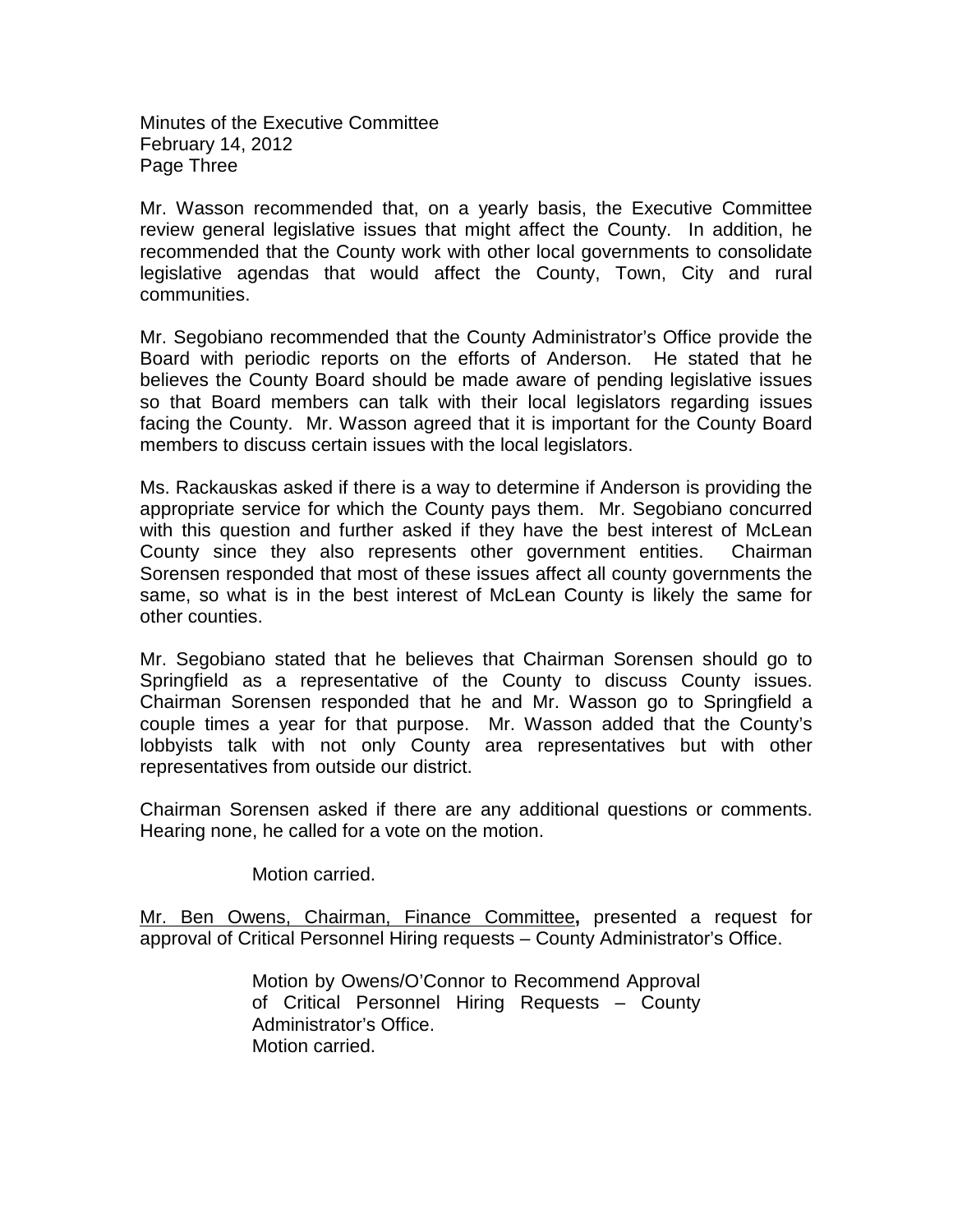Minutes of the Executive Committee February 14, 2012 Page Four

Mr. Owens presented one Resolution and two Ordinances that allow the County to transfer monies between funds until the first installment of property taxes takes place. He noted that these three items are annual housekeeping items that can be acted upon together. They are: Request Approval of a Resolution transferring monies from the Working Cash Fund 0002 to the F.I.C.A./Social Security Fund 0130, Fiscal Year 2012; to Request Approval of an Ordinance transferring monies from the TB Care and Treatment Fund 0111 and the Health Department Fund 0112 to the Persons with Developmental Disabilities Fund 0110, Fiscal Year 2012; and Request Approval of an Ordinance Transferring Monies from the County General Fund 0001 to the Children's Advocacy Center Fund 0129, the I.M.R.F. Fund 0131, and the Tort Judgment Fund 0135, Fiscal Year 2012.

> Motion by Owens/O'Connor to Recommend Approval of a Resolution Transferring Monies from the Working Cash Fund 0002 to the F.I.C.A./Social Security Fund 0130, Fiscal Year 2012; to Recommend Approval of an Ordinance Transferring Monies from the TB Care and Treatment Fund 0111 and the Health Department Fund 0112 to the Persons with Developmental Disabilities Fund 0110, Fiscal Year 2012; and to Recommend Approval of an Ordinance Transferring Monies from the County General Fund 0001 to the Children's Advocacy Center Fund 0129, the I.M.R.F. Fund 0131, and the Tort Judgment Fund 0135, Fiscal Year 2012. Motion carried.

Chairman Sorensen asked if there were any questions or comments. Hearing none, he thanked Mr. Owens.

Ms. Bette Rackauskas, Chairman, Justice Committee, presented a request for approval of an Emergency Appropriation Ordinance amending the McLean County Fiscal Year 2011 Combined Annual Appropriation and Budget Ordinance – Circuit Court.

> Motion by Rackauskas/Segobiano to Recommend Approval of an Emergency Appropriation Ordinance Amending the McLean County Fiscal Year 2011 Combined Annual Appropriation and Budget Ordinance – Circuit Court. Motion carried.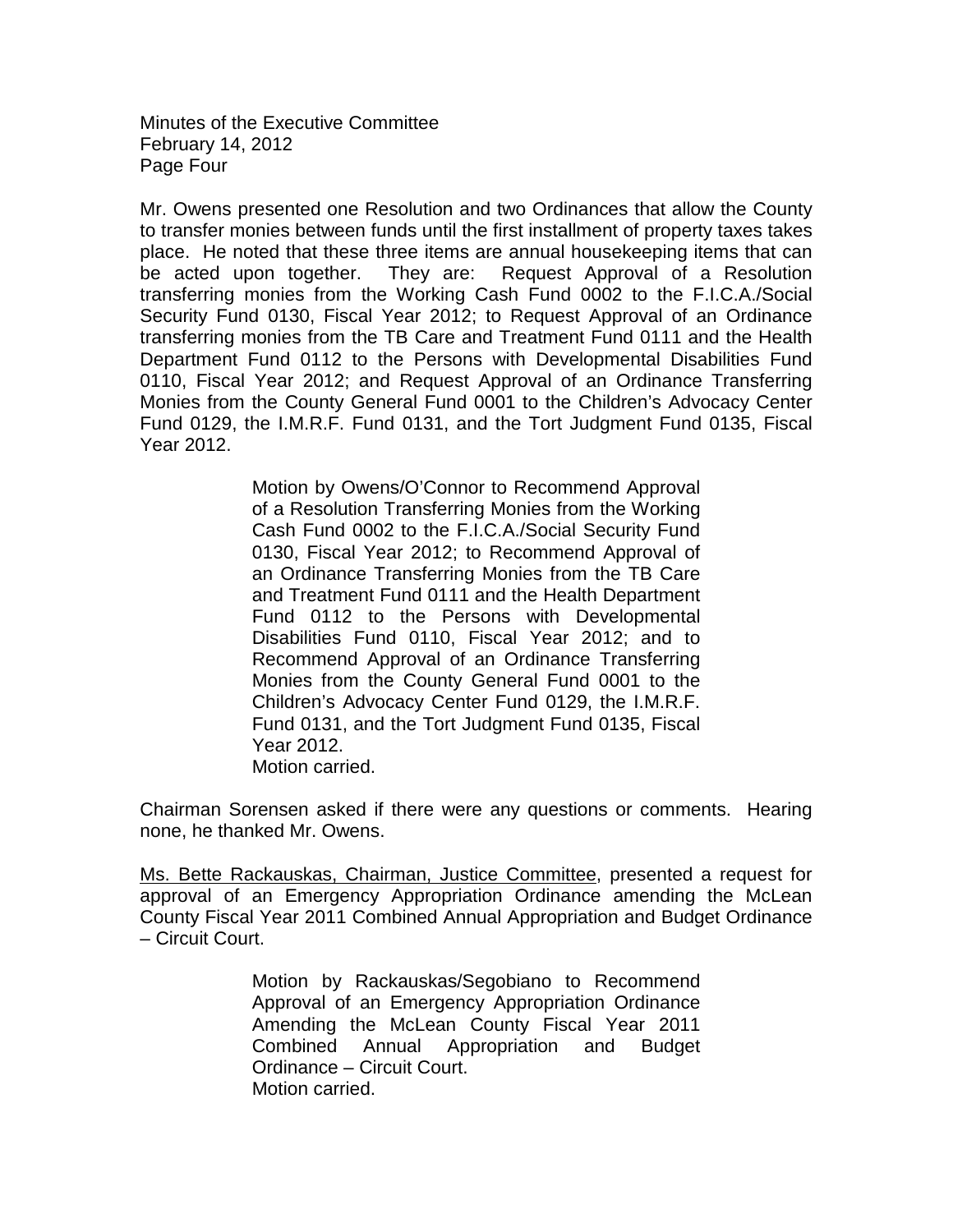Minutes of the Executive Committee February 14, 2012 Page Five

Ms. Rackauskas presented a request for approval of an Emergency Appropriation Ordinance to amend the McLean County Fiscal Year 2011 Combined Annual Appropriation and Budget Ordinance – Coroner's Office.

> Motion by Rackauskas/O'Connor to Recommend Approval of an Emergency Appropriation Ordinance to Amend the McLean County Fiscal Year 2011 Combined Annual Appropriation and Budget Ordinance – Coroner's Office. Motion carried.

Chairman Sorensen asked if there were any questions or comments. Hearing none, he thanked Ms. Rackauskas.

Mr. George Gordon, Chairman, Land Use and Development Committee, advised that the Land Use and Development Committee brings no items for action to the Executive Committee.

Chairman Sorensen asked if there were any questions or comments. Hearing none, he thanked Mr. Gordon.

Mr. Stan Hoselton, Chairman, Transportation Committee, was unable to attend the meeting. Chairman Sorensen presented a request for approval of an Emergency Appropriation Ordinance Amending the McLean County Fiscal Year 2011 Combined Annual Appropriation and Budget Ordinance, McLean County Matching Tax Fund 0122, McLean County Highway Department 0055.

> Motion by Bostic/Segobiano to Recommend Approval of an Emergency Appropriation Ordinance Amending the McLean County Fiscal Year 2011 Combined Annual Appropriation and Budget Ordinance, McLean County Matching Tax Fund 0122, McLean County Highway Department 0055. Motion carried.

Chairman Sorensen asked if there were any questions or comments. There were none.

Ms. Diane Bostic, Chairman, Property Committee, advised that the Property Committee brings no items for action to the Executive Committee.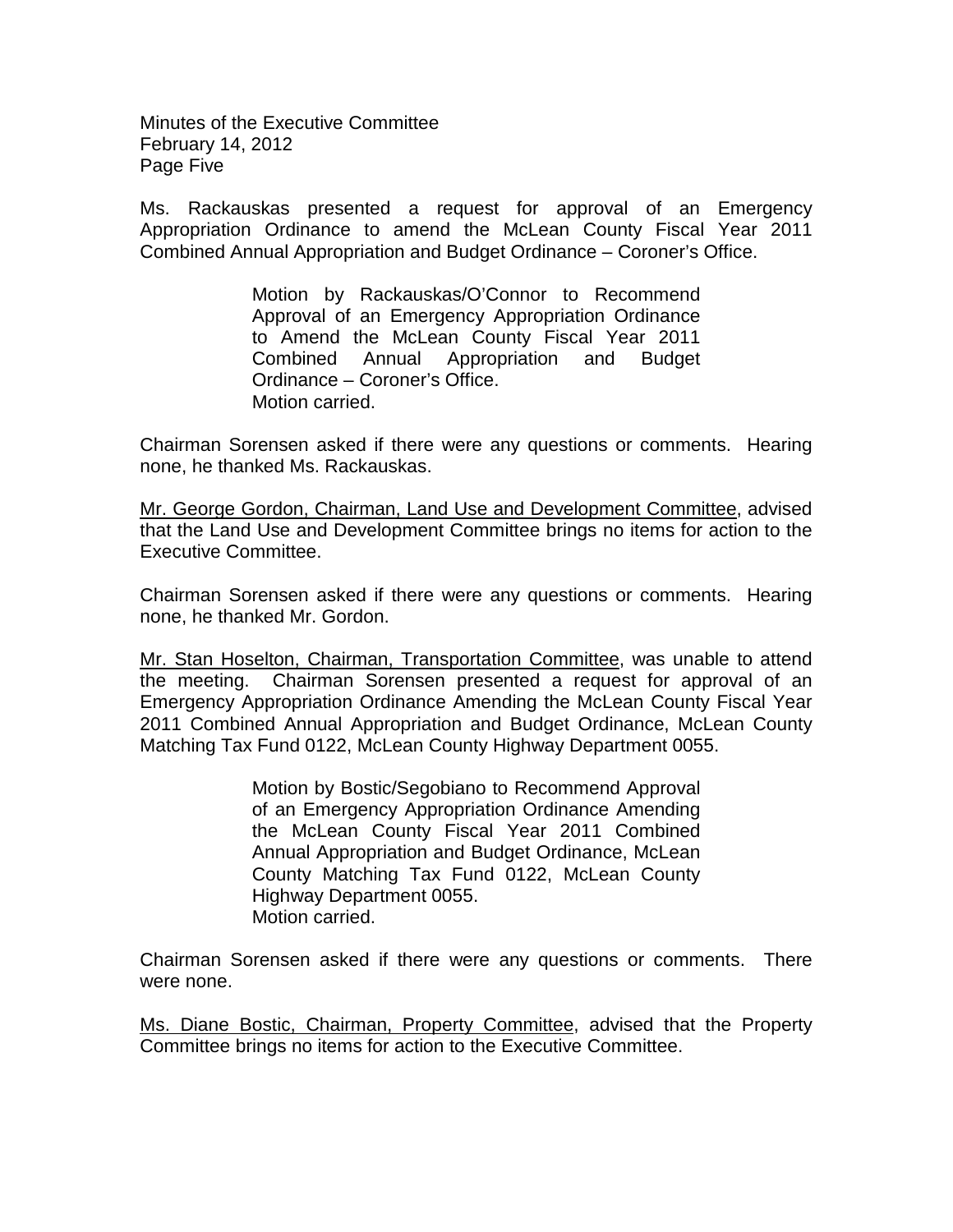Minutes of the Executive Committee February 14, 2012 Page Six

Ms. Bostic recommended that Committee members review the minutes from the February 2<sup>nd</sup> Property Committee, which provides Mr. Jack Moody's report of the utility costs to maintain all of the County's buildings and facilities. She advised that with the replacement of lights to the energy efficient T-8 ballasts and bulbs, as well as the reduced contract price for energy, the County will save \$200,000 per year. Ms. Bostic added that the County received a grant to replace the bulbs.

Chairman Sorensen asked if there were any questions or comments. Hearing none, he thanked Ms. Bostic.

Mr. Segobiano recommended, in light of all of the various departmental transfers and increased budget to EDC, that the County Administrator's Office provide a General Fund balance periodically. Mr. Wasson noted that the General Fund balance changes daily. He added that currently the consolidated General Fund balance remains at over \$10 million.

Chairman Sorensen presented the January 31, 2012 bills as recommended and transmitted by the County Auditor for payment. The Fund Total is \$245,188.80 and the Prepaid Total is the same.

> Motion by Gordon/Owens to recommend approval of the Executive Committee bills for January 31, 2012 as presented to the Committee by the County Auditor. Motion carried.